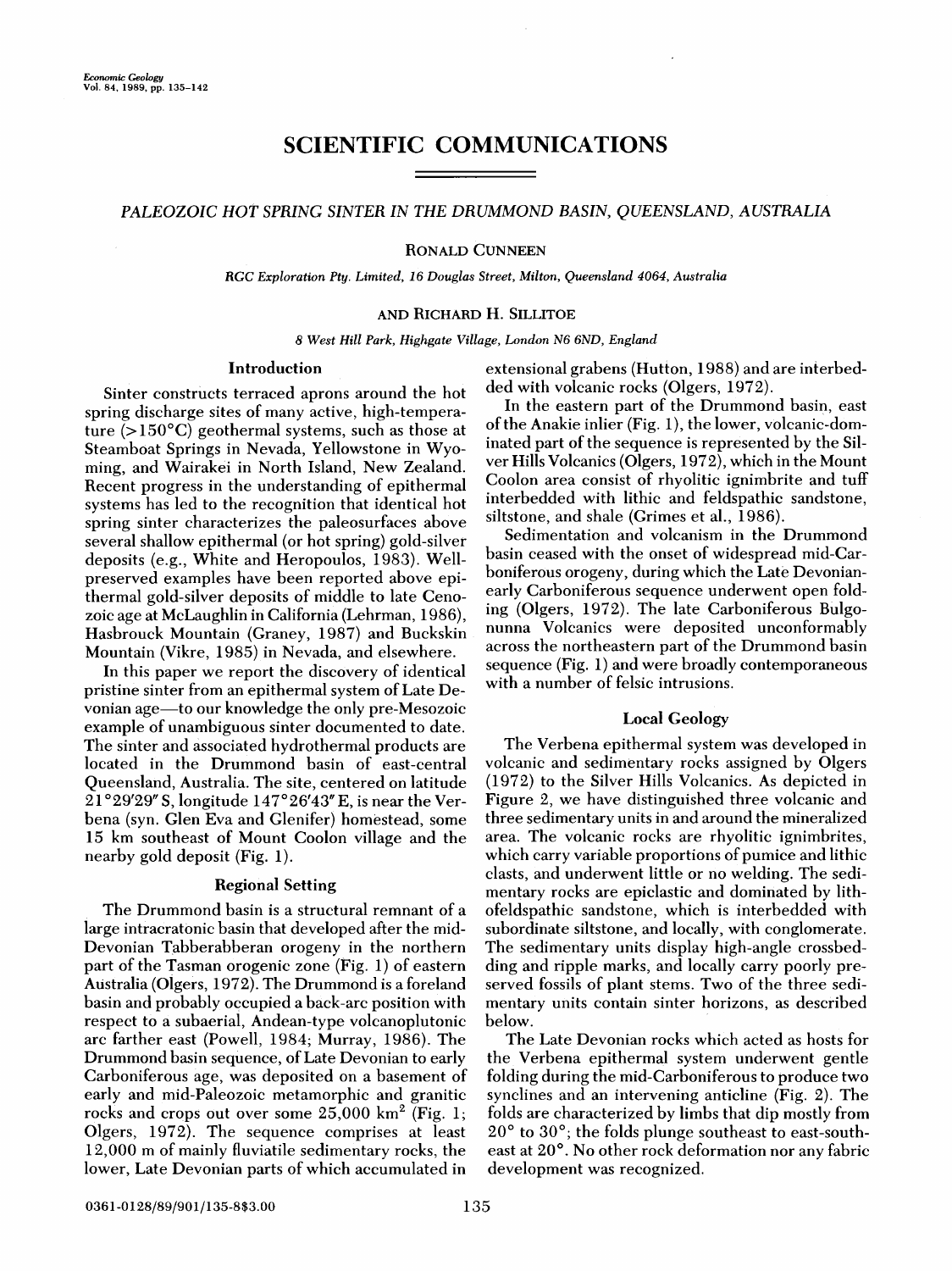

**FIG. l. Locations of the Verbena hydrothermal system and selected gold deposits in the Drummond basin of east-central Queensland. Geology taken with slight modification from Olgers (1972).** 

**The sinter-bearing Late Devonian rocks underlie a low hill which is surrounded by lateritized mesas of sedimentary accumulations, mainly paleotalus of local provenance, and Recent alluvium (Fig. 2). The lateritized paleotalus is considered as part of the Suttor Formation, a regionally extensive detrital sequence of mid-Tertiary age (e.g., Grimes et al., 1986).** 

## **Hydrothermal Products**

**Chalcedonic veins, stockworks, and sinter at Verbena are present in a northwest-trending zone ranging from 400 to 600 m wide and exposed over a strike extent of 1,500 m (Fig. 2). Sinter horizons occur in the lower and middle sandstone units whereas veins and stockworks are most widespread in the middle and upper sandstones and the intervening (upper) ighimbrite (Fig. 2).** 

#### **Stockworks and veins**

**Stockworks comprise irregular, multidirectional veinlets of dense, massive, porcelaneous chalcedony, up to about 5 cm wide, which are associated with** 

**various degrees of pervasive silicification, especially of host sandstone. Locally, stockworks are transitional to hydrothermal breccia in which similar chalcedony is present as a cement to clasts. The middle sandstone unit (Fig. 2) is extensively silicified even where stockworking is poorly developed. Accompanying hydrothermal effects, tentatively considered to be marked by the introduction of illite and smectite, are largely masked by supergene alteration, which generated kaolinite and subordinate chalky alunite.** 

**The stockworks appear to have been overprinted by a west-northwest-striking set of steep chalcedony veins. They crop out poorly, and those mapped (Fig. 2) are traceable only as aligned float trains. Individual veins do not attain widths greater than 0.5 m and may be followed at surface for distances of 5 to 50 m. The veins exhibit abundant crustification and carbonate**replacement textures (Fig. 3), the latter produced by **hydrothermal dissolution of lameliar calcite. More locally, the veins contain open spaces, some resulting from calcite dissolution, that are lined with tiny quartz crystals.** 

**The sulfide content of veins and stockworks is judged to be low (say, 3 vol %) on the basis of the paucity of supergene limonite. However, limonite tends to be more abundant in the adjoining host rocks.** 

## **Sinter**

**The principal exposures of sinter (Fig. 4A) are in the middle sandstone unit (Fig. 2). Two discrete sinter**  horizons dip at about 20° southeastward, and the up**permost is traceable along strike for some 600 m. Although depositional dips of this order have been recorded from modern sinter terraces (e.g., Beowawe, Nevada; Rimstidt and Cole, 1983), the present attitude of the Verbena sinter is attributed to the effects of folding. The most extensive sinter horizon at surface exceeds 10 m in thickness whereas the more restricted, lower sinter is 5 m thick. The two are separated by about 1.5 m of sandstone and siltstone. A thinner horizon of sinter, probably i to 2 m thick, is present in the lower sandstone unit and crops out on the axis of the anticline (Fig. 2).** 

**All three beds of sinter are identical texturally to their Cenozoic chalcedonic analogues. They are well bedded, composed of dense, laminated, vitreous chalcedony, and display abundant interlayer cavities up to 4 cm long which, although irregular in shape, are elongate parallel to the layering (Fig. 4B). Individual layers range in color from white through gray to tan and orange-brown and are partly translucent. Brown colors are due to pigmentation by limonite, which also lines many of the cavities. No sulfides were observed. Thin, irregular intercalations of silicified sand were observed very locally in the sinter, and sinter fragments were noted in sandstone abutting the thickest sinter. The sinter is devoid of fragmental textures and crosscutting features.**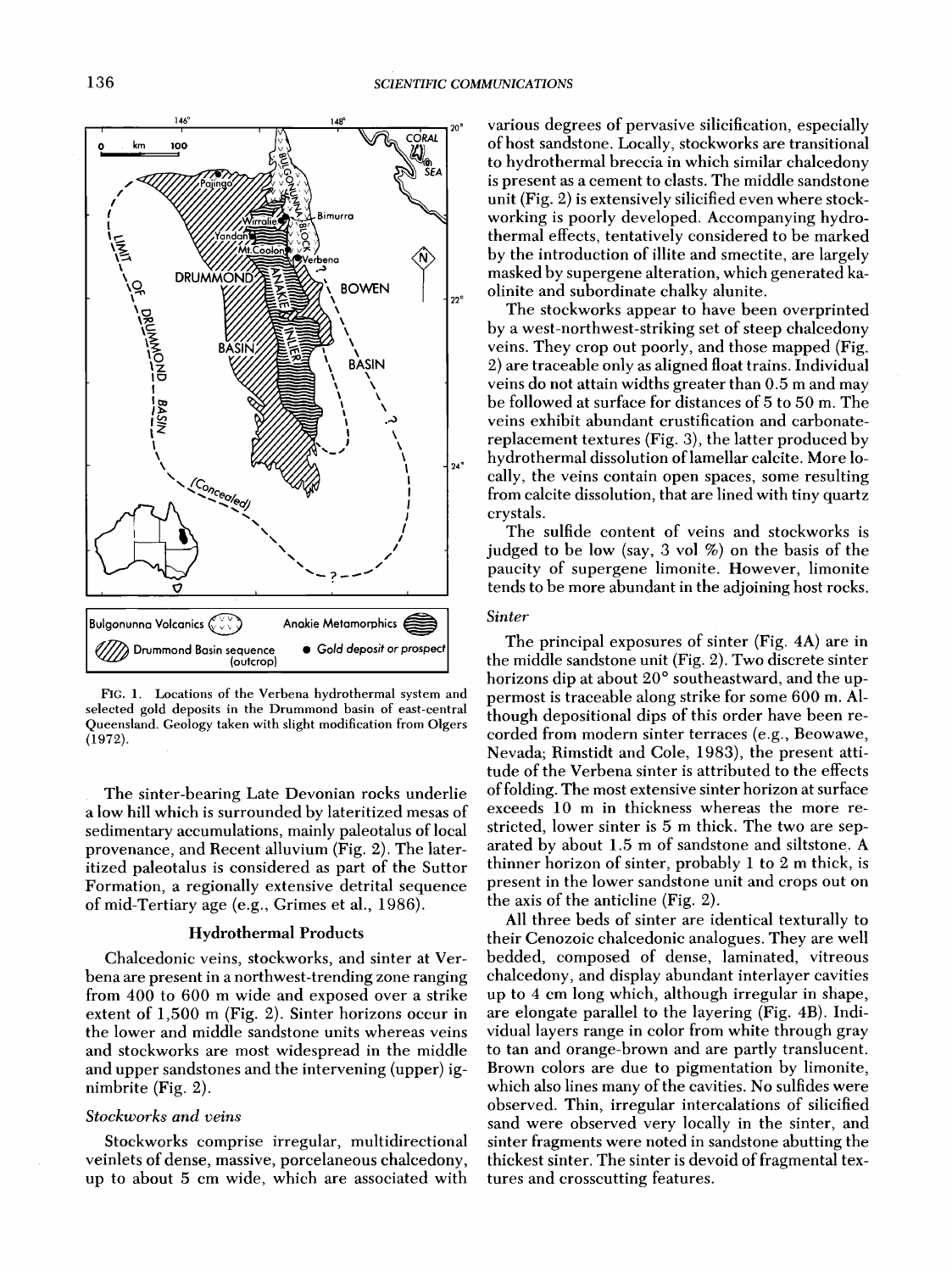**Bedding planes in the sinter exhibit external moulds of lycopod stems (Fig. 4C and D), random arrays of circular to polygonal cavities (up to 0.5 cm across and 0.25 cm deep) of uncertain origin (Fig. 4E), geyserite "pearls," and silicified filamentous bacterial mats (Fig. 4F). Several external molds of lycopod stems with exceptionally well-preserved ovate leaf scars, and in one example, leaf molds, too (Fig. 4D), were examined by J. F. Rigby of the Queensland Geological Survey. He concluded (written commun., 1988) that they resemble known Devonian-early Carboniferous forms but probably represent a new species. The bacterial mats are not dissimilar to those described from modern sinters (e.g., Yellowstone; Walter et al., 1972).** 

**Sinter was more extensive previously as evidenced**  by the presence of abundant angular fragments of sin**ter, up to 0.5 m in length, in Suttor paleotalus, especially 400 m west of the principal sinter outcrops (Figs. 2 and 5). Paleotalus 200 m north of the principal sinter (Fig. 2) contains clasts of distinctive gray- and white-banded sinter unlike any of that observed in situ.** 

#### **Lithogeoehemistry**

**Representative samples of sinter from the lower and middle sandstone units and of 12 typical chalcedony veins at Verbena were analyzed for Au, Ag, Hg, As, Sb, and Ba by Tetchem Labs in Cairns, Australia. Analyses for Au and Ag were by fire-assay fusion with an atomic absorption finish, the analytical technique also used for Hg. Arsenic, Sb, and Ba were analyzed by X-ray fluorescence. The results are presented in Table 1, which also summarizes analytical data for epithermal gold-bearing chalcedony veins from Wirralie in the Drummond basin (Fig. 1; see below) and for several hot spring sinters unrelated to known precious metal deposits in the western United States. These American hot spring sinters overlie geothermal systems promoted by both felsic magmatism (Steamboat Springs, Long Valley, Coso, Roosevelt) and high heat flow in a nonmagmatic basinand-range setting (Beowawe, Pinto, Brady).** 

**Table i shows that the epithermal suite of elements is not strongly anomalous in either sinter or vein chalcedony from Verbena. In fact, the average Au, Hg, Ba, and probably also Ag values are lower than the corresponding crustal averages (Krauskopf, 1967, appendix III). The only lithogeochemical difference between sinter and vein chalcedony is the higher barium values in some of the vein samples (Table 1).** 

**Precious metal values at Verbena are appreciably lower than those determined for sinters at Steamboat Springs, Long Valley, Roosevelt, and McGinness Hills but comparable to those at Beowawe, Pinto, Brady, Coso (Table 1), and several other sinter localities in the western United States (White and Heropoulos, 1983). The Sb and Hg values at Verbena are lower**  **than for all the United States sinters listed in Table 1, and the As values are lower than all except those in the Beowawe, Brady, Coso, and McGinness Hills sinters, with which they are comparable.** 

**The contents of Au, Ag, As, and Hg in oxidized vein ore from the Wirralie gold deposit are an order of magnitude or more greater than those recorded for sinter and vein chalcedony from Verbena (Table 1). However, Sb values from the two localities are comparable (Table 1).** 

## **Environment of Formation**

**Sinter precipitation during the Late Devonian at Verbena took place in a fiuviatile environment in which lycopods flourished at times. Sinter was a local facies of the fiuviatile sediments and is believed to have accumulated in drainage channels. Fluviatile sedimentation was interrupted periodically by deposition of small-volume pyroclastic flows. The volcano-sedimentary package lacks features indicative of proximity to a volcanic center. However, recognition of a flow-banded rhyolite plug and associated lava flows only 2 km southeast of the Verbena system, albeit at a higher stratigraphic level, suggests that ignimbrite eruption and hydrothermal activity may have been related to an unlocated and probably concealed rhyolite flow-dome complex.** 

**The Verbena sinters constitute a stacked system, with hydrothermal activity clearly having been active, at least intermittently, during the accumulation of some 600 m of volcanic and epiclastic rocks (Fig. 2). Much of the chalcedony veining is present in sandstone and ignimbrite which are younger than the outcropping sinters, and it may have been capped by one or more higher sinter horizons which are now concealed or have been eroded away. Sinter clasts in the Suttor paleotalus may have been derived in part from stratigraphically higher sinter horizons.** 

**Fluviatile sediments and ignimbrites were accumulating while the Verbena epithermal system was active. In fact, construction of the individual sinter aprons was probably curtailed by influxes of riverborne sediments. The relatively fine grain size of the**  fluviatile sediments suggests that the Late Devonian **paleosurfaces in existence during the lifespan of the Verbena hydrothermal system were subdued topographically. This factor, along with progressive burial by sediments and pyroclastic flows, and during the late Carboniferous, beneath the Bulgonunna Volcanics, were conducive to preservation of near-surface hydrothermal products at Verbena. The Verbena system is located on the southern edge of the Bulgonunna Volcanics (Fig. 1) and therefore may have been exhumed as recently as the early Tertiary.** 

**The stacked configuration of sinter at Verbena is reminiscent of that in the upper part of the Steamboat Springs geothermal system, where three principal sinter horizons are interbedded with basaltic and**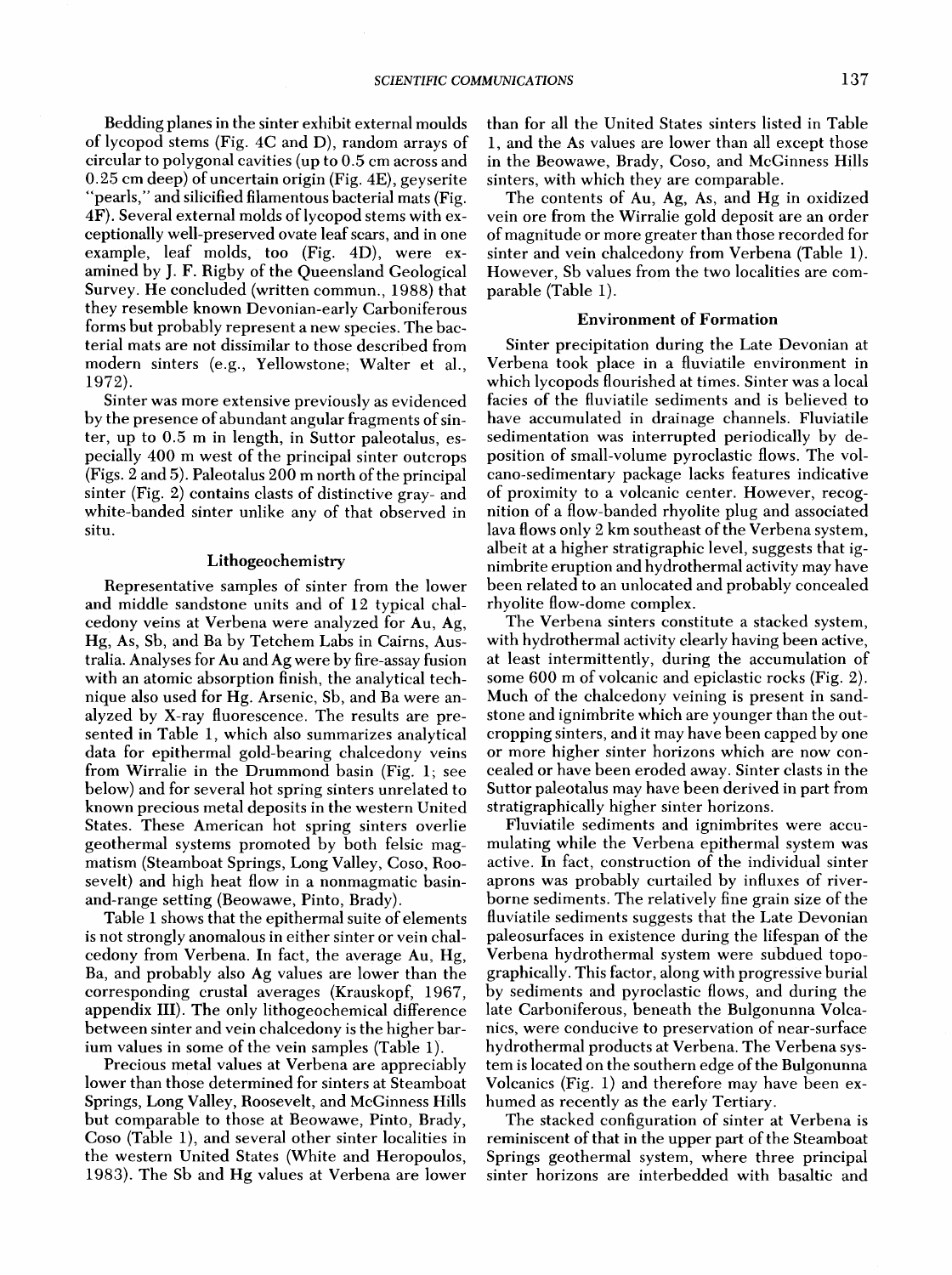

**FIG. 2. Surface geology and interpretative cross sections of the Verbena hydrothermal system, Queensland. Veins are schematized on cross section A-A'.** 

**rhyolitic volcanic products and alluvial deposits (White et al., 1964). Using radiometric and stratigraphic dating, Silberman et al. (1979) showed that hydrothermal activity at Steamboat Springs has been active, possibly intermittently, for >2.5 m.y. However, such longevity is not required at Verbena, although it cannot be excluded on present evidence. The sinter, with a preserved aggregate thickness of <20 m, could have accumulated in 6,000 yrs if the**  **long-term rates of sinter accumulation summarized by Vikre (1987) are employed. Deposition of the interbedded ignimbrites could have taken as little as a few days, and fiuviatile sediments are unlikely to represent protracted time intervals.** 

## **Regional Comparisons**

**Volcano-sedimentary sequences of Late Devonian-Carboniferous age in the Drummond basin are the**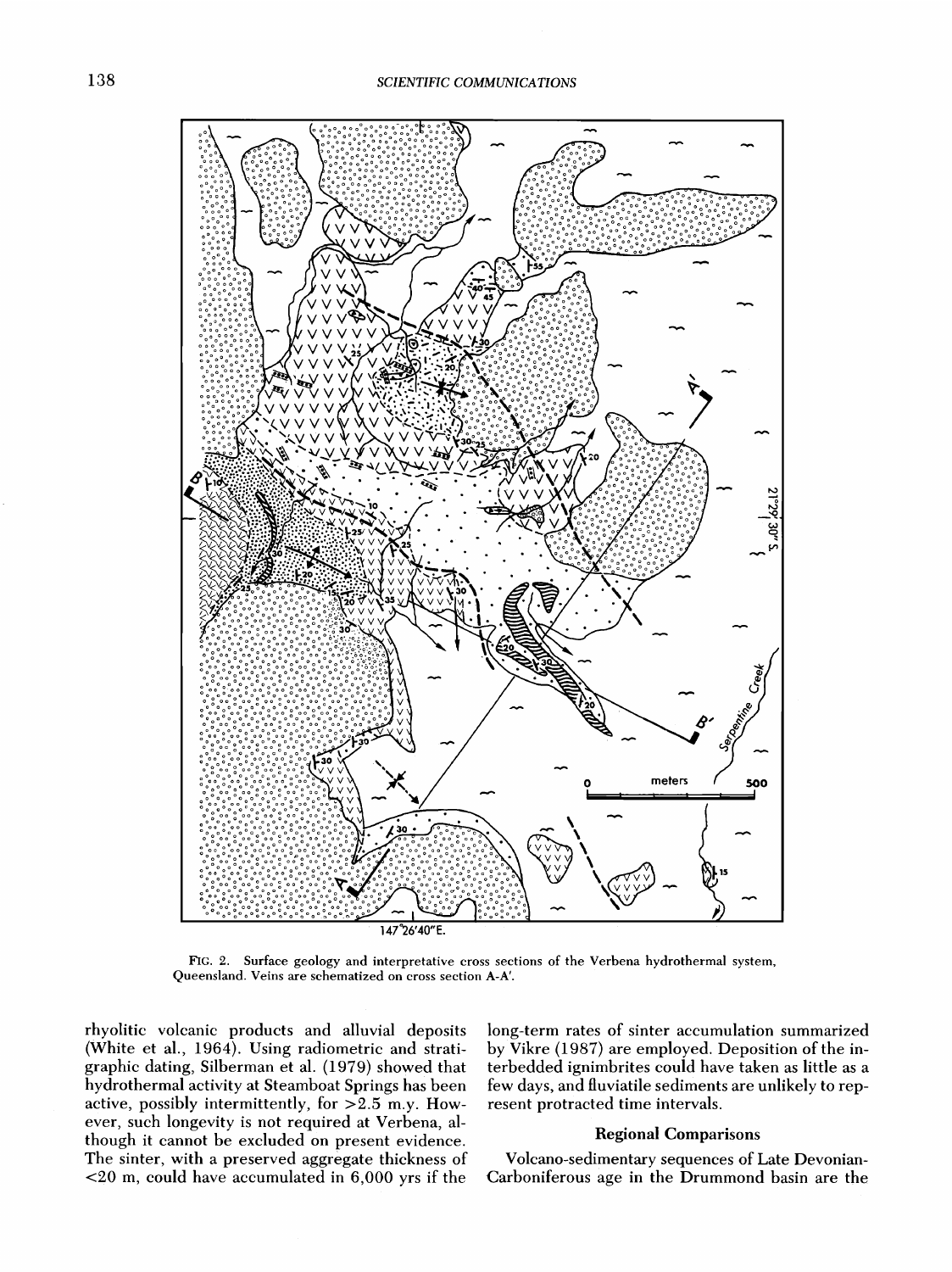



FIG. 2. (Cont.)

hosts for one previously exploited (Mount Coolon; Morton, 1935) and several recently discovered epithermal systems of low-sulfidation, adularia-sericite type (Fig. 1). Two of them, Pajingo (Porter, 1986; Etminan et al., 1988) and Wirralie (Fellows and Hammond, 1988), contain economic gold deposits. In fact, Wirralie was developed in broadly similar volcanic and sedimentary lithologies to those exposed at Verbena. Gold mineralization at Mount Coolon, Pajingo, and Wirralie is present in wide, multiphase



FIG. 3. Carbonate-replacement textures in chalcedony vein, Verbena, Queensland.

chalcedony-quartz veins, which are characterized by crustification and carbonate-replacement textures closely similar to those at Verbena. Furthermore, poorly exposed sinters have been recognized tentatively at both Pajingo (R. G. Porter, pers. commun., 1987) and Wirralie (Fellows and Hammond, 1988).

The limited widths and lengths of the chalcedony veins at Verbena are attributed to repeated burial of the hydrothermal system during its lifespan and the absence from the system of a single master structure. As a result, hydrothermal fluid flow kept changing its position within the system, especially after each major burial event, and was not focused through a single conduit for a prolonged period. Therefore, the small individual veins at Verbena did not undergo rebrecciation and failed to experience as many stages of opening and filling as the wide veins at Pajingo and Wirralie (Etminan et al., 1988; Fellows and Hammond, 1988). However, given the close similarity of vein textures and mineralogy at Verbena, Pajingo, and Wirralie, we believe that the totally barren character of the Verbena system ultimately reflects the passage of hydrothermal fluids deficient in precious metals and other elements of the epithermal suite.

Finally, it should be mentioned that the nearest gold deposit to Verbena, at Mount Coolon (Fig. 1), differs mineralogically from the other principal epi-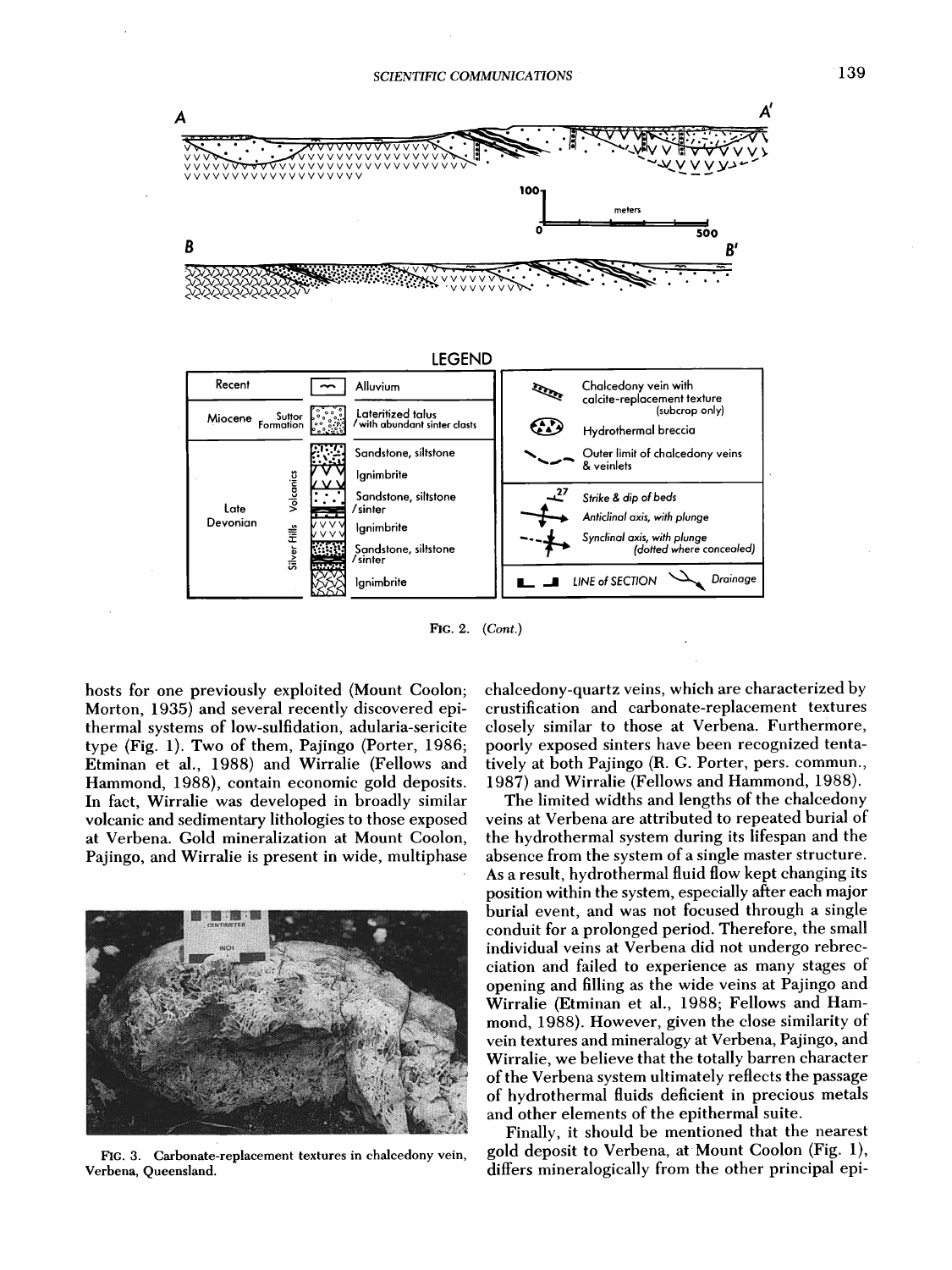

FIG. 4. Features of the lower sinter in the middle sandstone unit at Verbena, Queensland. A. Outcrop viewed from the west, pick for scale. B. Layering and interlayer cavities. C. External mold of **!¾copod stem (middle) parallel to layering. D. External mold of !¾copod stem and attached leaves on bedding surface. E. Array of circular to polygonal cavities of uncertain origin on bedding plane. F. Filamentous bacterial mat on bedding surface.**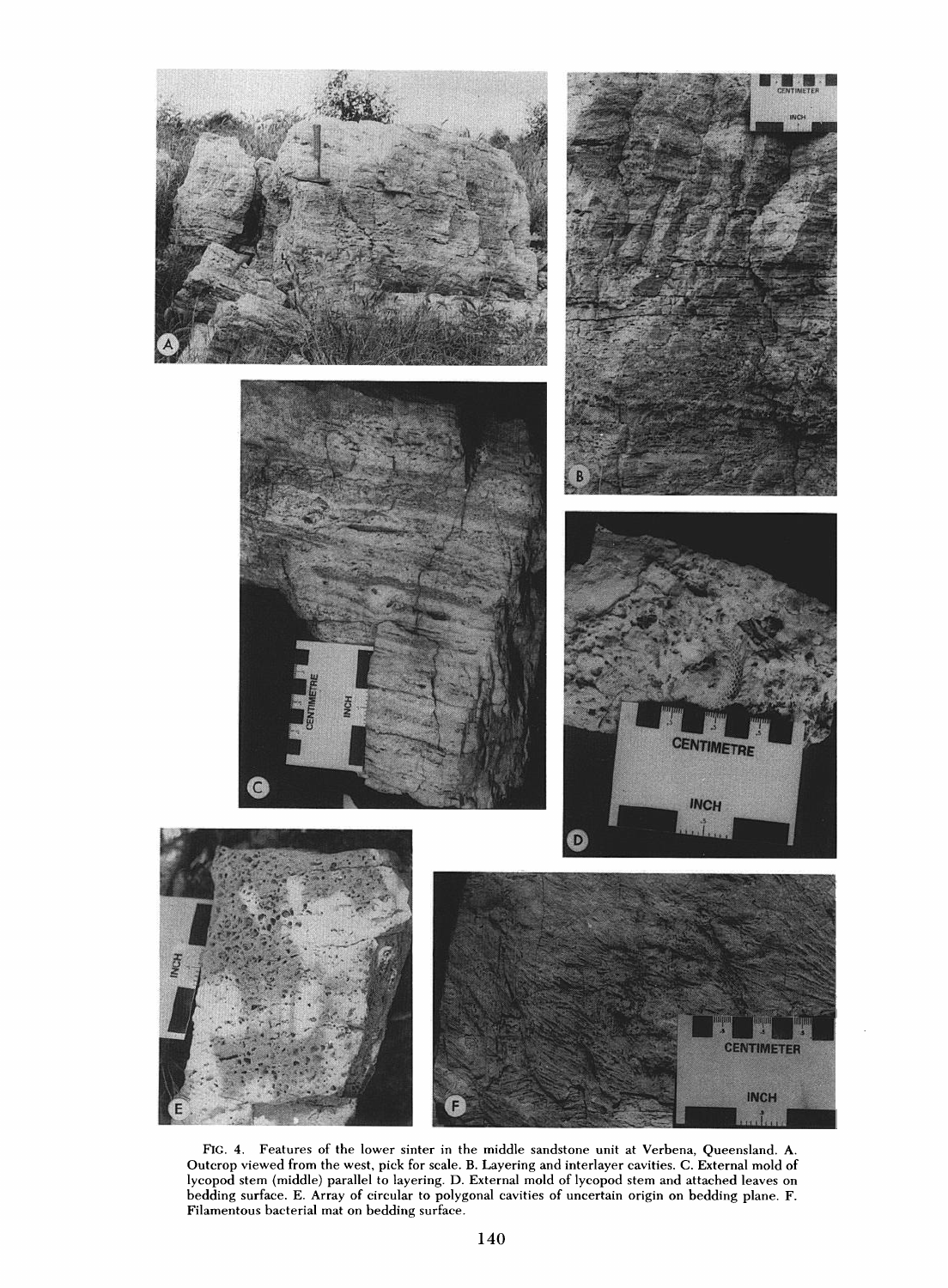|                            | ТАВLЕ 1.        | Geochemical          |                                             |                               |                                    | Comparison between Sinters and Veins at Verbena and Elsewhere (mean values and ranges in ppm) |                 |                                |
|----------------------------|-----------------|----------------------|---------------------------------------------|-------------------------------|------------------------------------|-----------------------------------------------------------------------------------------------|-----------------|--------------------------------|
| Locality                   | t,              | $\lambda$ u          | $\mathbf{A}$ g                              | As.                           | ಜಿ                                 | Hg                                                                                            | Ba              | Data source                    |
| Upper sinter,              | $\infty$        | $n = 7$ : < 0.008,   | 7                                           | $= 7: 9(3-29),$<br>$\ddot{z}$ | $10(6 - 13)$                       | $n = 7$ : <0.005,                                                                             | $58(30 - 90)$   | This study                     |
| Verbena, Queensland        |                 | $n = 1: 0.01$        |                                             | $n = 1: < 2$                  |                                    | $n = 1: 0.01$                                                                                 |                 |                                |
| Lower sinter,              | Z               | 0.008                | $\vec{\nabla}$                              | $33(16 - 50)$                 | $5(4-6)$                           | 0005                                                                                          | $52(51 - 53)$   | This study                     |
| Verbena, Queensland        |                 |                      |                                             |                               |                                    |                                                                                               |                 |                                |
| Veins, Verbena,            | $\frac{2}{2}$   | 0.008                | $\vec{\triangledown}$                       | $n = 8:16(3-44),$             | $n = 8: 8(4-18),$                  | $n = 9$ : <0.005,                                                                             | $162(11 - 814)$ | This study                     |
| Queensland                 |                 |                      |                                             | $n = 4: < 2$                  | $n = 4: <3$                        | $n = 3:0.02$                                                                                  |                 |                                |
| Veins, Wirralie,           | c.,             | avg: $2.8$           | avg: 7                                      | avg: 270                      | avg: 11                            | avg: 0.31                                                                                     | nd<br>1         | Fellows and Hammond            |
| $Q$ ueensland              |                 |                      |                                             |                               |                                    |                                                                                               |                 | (1988)                         |
| Steamboat Springs,         | $\overline{10}$ | $n = 4: 0.2 - 1.5$ , | $n = 1:15$                                  | $n = 4:100-700,$              | $n = 7:700-$                       | $n = 3:1,000-$                                                                                | Pu              | White and Heropoulos           |
| Nevada                     |                 | $= 6; < 0.1$         | $n = 1: 5,$                                 | $= 6: 2 - 70$<br>t,           | < 2,000,                           | < 2,000,                                                                                      |                 | (1983)                         |
|                            |                 |                      | $n = 6: 0.1 - 1,$                           |                               | $= 3:70 - 300$<br>$\boldsymbol{r}$ | $n = 6: 1 - 30$                                                                               |                 |                                |
|                            |                 |                      | $n = 2: < 0.1$                              |                               |                                    | $n = 1:1$                                                                                     |                 |                                |
| Beowawe, Nevada            | ٩               | $n = 1: 0.2,$        | $3: 0.5-1,$<br>$\mathbf{I}$<br>$\mathbf{r}$ | $5 - 10$                      | $n = 3:20,$                        |                                                                                               | 겉               | White and Heropoulos           |
|                            |                 | $n = 3$ ; < 0.1      | $n = 1$ : <0.1                              |                               | $n = 1:5$                          |                                                                                               |                 | (1983)                         |
| Pinto, Nevada              | S               | 50.1                 | $= 1: 0.3$<br>t,                            | 47(10-100)                    | $27(20 - 30)$                      | $440(20 - 1,000)$                                                                             | P               | White and Heropoulos           |
|                            |                 |                      | $n = 2: < 0.1$                              |                               |                                    |                                                                                               |                 | (1983)                         |
| Brady, Nevada              | Z               | 50.1                 | $\overline{0}$ .                            | $25(20 - 30)$                 | $40(30 - 50)$                      | 20                                                                                            | 곁               | White and Heropoulos           |
|                            |                 |                      |                                             |                               |                                    |                                                                                               |                 | (1983)                         |
| McGinness Hills,<br>Nevada | ග               | 0.067                | $\ddot{0}$ .3                               | $\overline{19}$               | $\frac{1}{4}$                      | 0.084                                                                                         | 걸               | Casaceli et al. (1986)         |
| Long Valley, California    |                 | $n = 1:$             | $n = 1:10,$                                 | 3.50<br>$\frac{1}{2}$         | $n = 3:200-300,$                   | $3(2-5)$                                                                                      | Pq              | White and Heropoulos           |
|                            |                 | $n = 3$ : <0.1       | $n = 1:0.3$                                 |                               | $n = 1:100$                        |                                                                                               |                 | (1983)                         |
|                            |                 |                      | $n = 2: < 0.1$                              |                               |                                    |                                                                                               |                 |                                |
| Coso, Caifornia            | Z               | 50.1                 | $\overline{0}$                              | $13(7 - 20)$                  | $150(100 - 200)$                   | $35(20 - 50)$                                                                                 | nd<br>1         | White and Heropoulos<br>(1983) |
| Roosevelt, Utah            | ٣               | $n = 1:0.5,$         | 50.1                                        | $n = 1:300,$                  | $n = 1: 2,000,$                    | $n = 3: 2-20,$                                                                                | Pq              | White and Heropoulos           |
|                            |                 | $n = 6; < 0.1$       |                                             | $n = 1:100,$                  | $n = 3:200$ ,                      | $n = 4:1$                                                                                     |                 | (1983)                         |
|                            |                 |                      |                                             | $n = 5: 5 - 20$               | $n = 3:30-100$                     |                                                                                               |                 |                                |

 $nd = not determined, avg = average value$ 

SCIENTIFIC COMMUNICATIONS